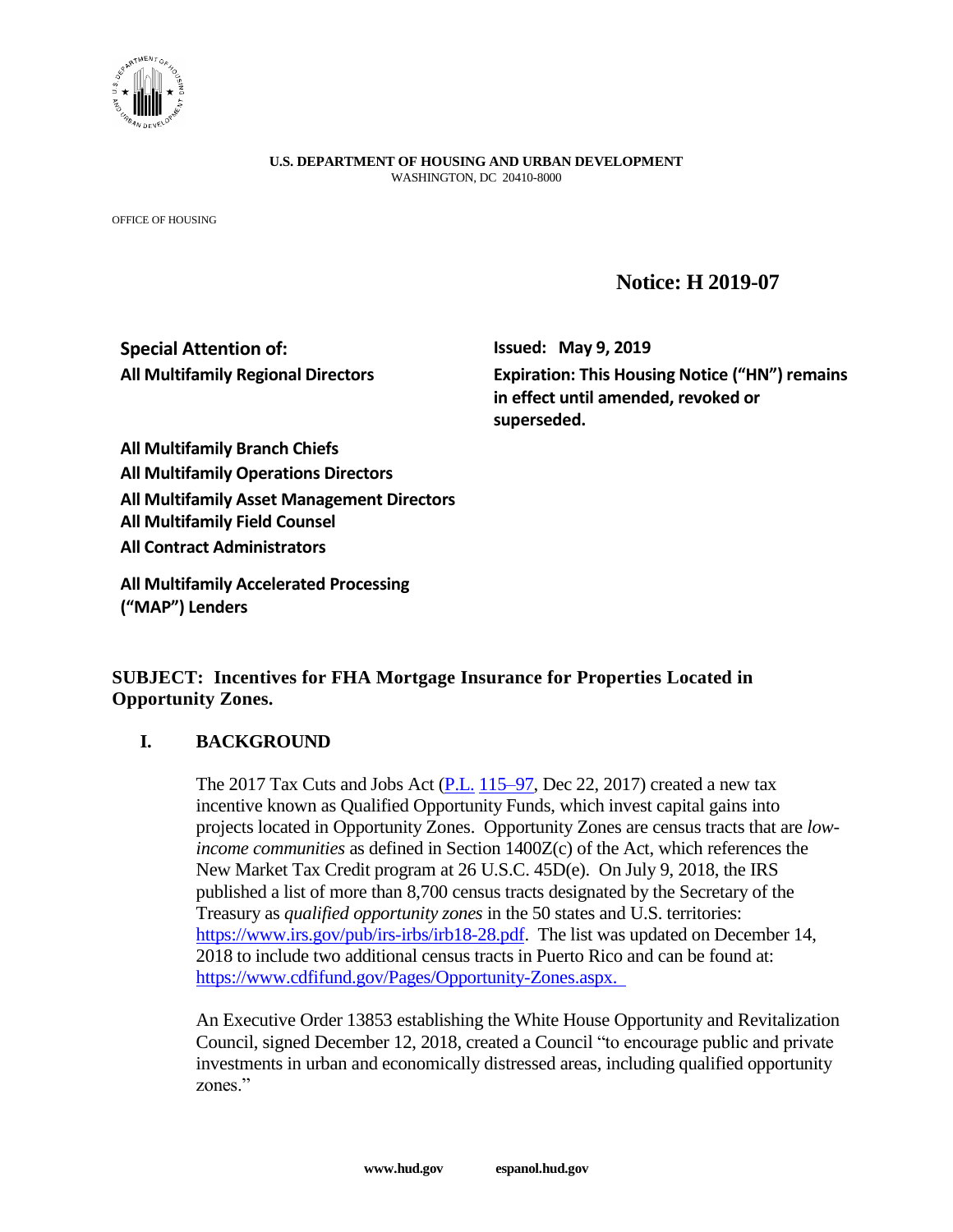### **II. PURPOSE**

To further promote Opportunity Zones, the Department of Housing and Urban Development (HUD) is introducing incentives for property owners applying for certain loans with FHA multifamily mortgage insurance for properties located in a qualified opportunity zone census tract.

#### **Processing by Designated HUD Underwriters**

HUD has designated specialized Senior Underwriters in each region of the country to process certain applications for FHA mortgage insurance for properties in qualified opportunity zones. Lenders must identify in their application that the following criteria is met so that an FHA Senior Underwriter is assigned to the application:

- 1. The application is being submitted pursuant to Section 221(d)(4), Section 220, or the Section 223(f) program for a property located in a qualified opportunity zone census tract, and/or
- 2. The application involves an investment from a Qualified Opportunity Fund.

This will ensure expert and expedient review of these applications by FHA underwriters. Eligible applicants should identify the opportunity zone tract in which the property is or proposed to be located and (if applicable) the associated Qualified Opportunity Fund in order to receive this incentive.

#### **Reduced FHA Mortgage Insurance Application Fee**

Applicants to FHA's Section  $221(d)(4)$ , Section 220, and Section 223(f) mortgage insurance programs for properties located in qualified opportunity zones will be eligible for reduced application fees, as detailed below.<sup>1</sup> Eligible applicants should identify the opportunity zone tract in which the property is or proposed to be located in order to receive this incentive.

Broadly Affordable Housing

 $\overline{a}$ 

For broadly affordable housing transactions located in a qualified opportunity zone census tract, the FHA mortgage insurance application fee may be reduced from the current fee of \$3.00 per thousand dollars of the requested mortgage amount to \$1.00 per thousand dollars of the requested mortgage amount. Consistent with HUD's Federal Register notice dated March 31, 2016 (81 FR 18473), broadly affordable housing must have either:

1. at least 90% of units covered by a Section 8 Project Based Rental Assistance (PBRA) contract; or

<sup>&</sup>lt;sup>1</sup> Certain LIHTC applications may also benefit from accelerated processing via a separate pilot. Additional information is available in Notice H 2019-03, "Section 221(d)(4) and Section 220 New Construction and Substantial Rehabilitation Multifamily Projects with Low Income Housing Tax Credits Pilot Program." Notice H 2019-03 was published on February 21, 2019 and can be found at:

[https://www.hud.gov/sites/dfiles/OCHCO/documents/LIHTCPilotNotice022119.pdf.](https://www.hud.gov/sites/dfiles/OCHCO/documents/LIHTCPilotNotice022119.pdf)